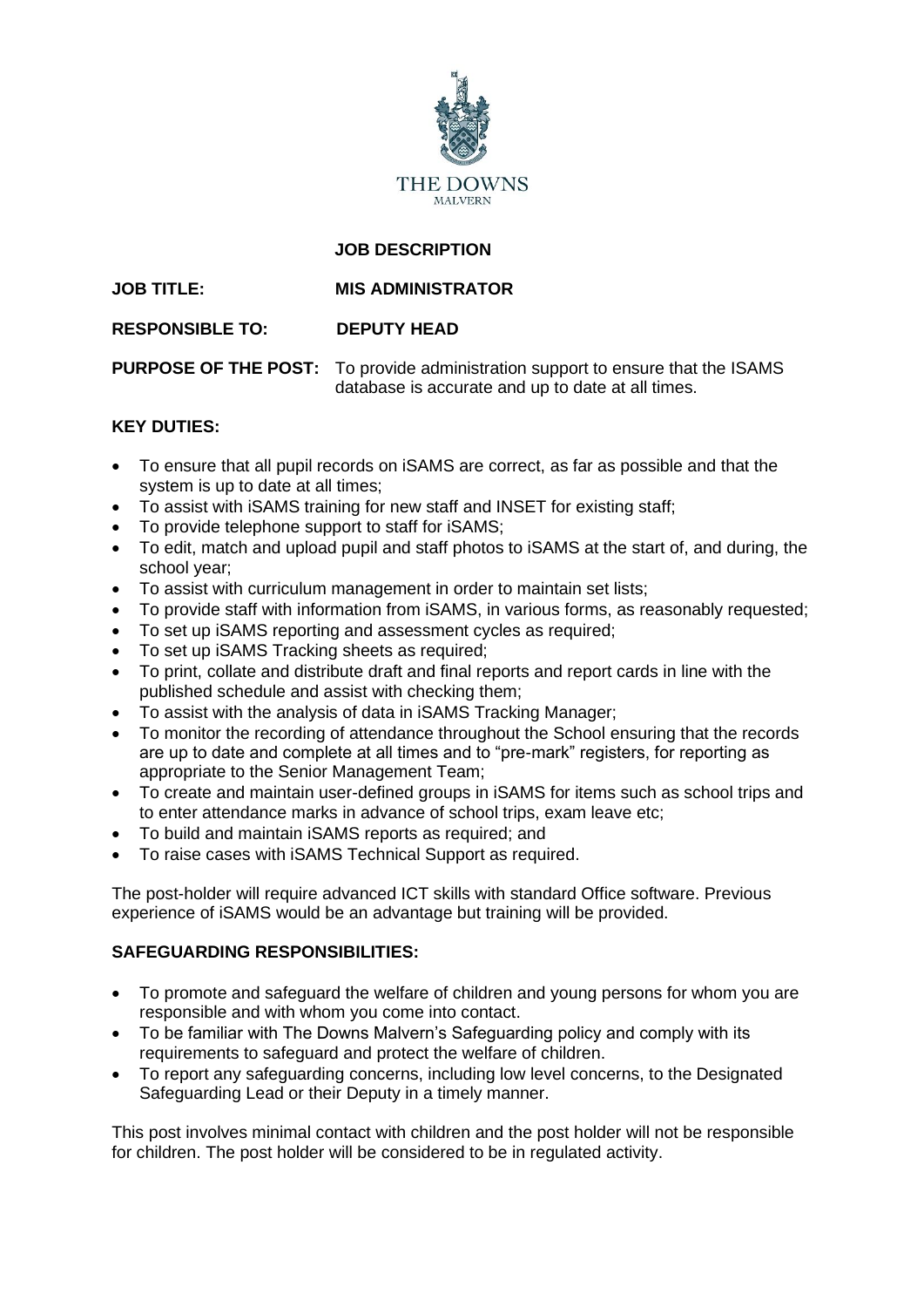#### **GENERAL REQUIREMENTS**

In accordance with the provisions of the Health and Safety at Work Act 1974 (as amended) and the Management of Health and Safety at Work Regulations 1999 (as amended) you must take reasonable care not to endanger yourself or other persons whilst at work. You must co-operate with the College to enable it to comply with its legal duties for Health and Safety.

The Downs Malvern is committed to safeguarding and promoting the welfare of its pupils and expects all employees to share this commitment. Employees must, at all times, have regard to the need to safeguard and promote the welfare of children in line with the provisions of the Children Act 2004 (as amended) and Keeping Children Safe in Education (as amended) and be fully aware of, and understand, the duties and responsibilities that apply to their role in relation to these requirements. All employees must attend appropriate training in accordance with School and local Safeguarding Board stipulations.

It should be noted that the above list of duties and responsibilities is not necessarily a complete statement of the duties of the post. It is intended to give an overall view of the position and should be taken as guidance only.

### **HOURS AND BENEFITS:**

- 24 hours per week, Monday to Friday for 34 weeks of term time plus 4 weeks during the School holidays.
- This role is base at The Downs Malvern however there may, on occasion, be a requirement to work across the Malvern Family of Schools.
- Contributory pension scheme with Scottish Widows (successful candidates will be auto enrolled after successfully completing 3 months service)
- Generous membership terms (family and personal) for the College Sports Facility
- Fee concessions for staff children at The Downs Malvern and Malvern College
- Free on-site parking
- Cycle-to-Work scheme
- Death in Service Insurance cover and Personal Accident Insurance cover

## **APPLICATIONS:**

Full details of working at The Downs Malvern and our Application form can be found on our website: https://www.thedownsmalvern.org.uk/about-the-downs/job-vacancies.html

Applicants may contact the Deputy Head (Academic), Mr Steve Thomas to discuss the post if they wish. Mr Thomas can be contacted via at [steve.thomas@thedownsmalvern.org.uk](mailto:steve.thomas@thedownsmalvern.org.uk) .

Completed application forms should be sent to the Headmaster c/o Human Resources, Malvern College, Malvern, Worcestershire WR14 3DF or via email to [humanresources@malverncollege.org.](mailto:humanresources@malverncollege.org)uk to arrive no later than **Tuesday 14th June 2022**. Interviews are currently scheduled for Tuesday 21<sup>st</sup> June 2022

If you have any queries regarding the application process, please contact the Human Resources team either via email [humanresources@malverncollege.org.uk](mailto:humanresources@malverncollege.org.uk) or by phone 01684 581647.

#### *This post is exempt from the Rehabilitation of Offenders Act 1974 and the School is therefore permitted to ask job applicants to declare all convictions and cautions*